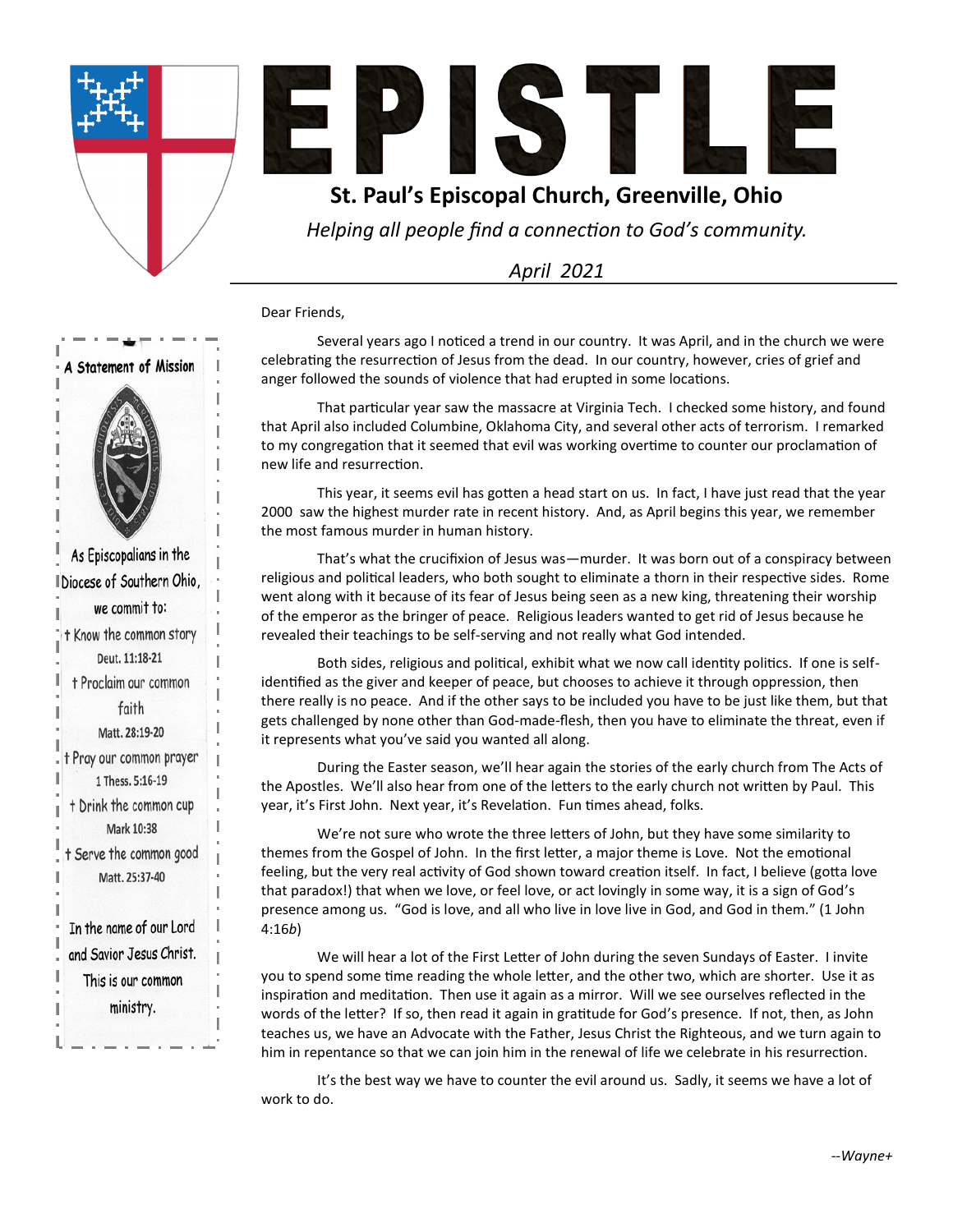#### **TECHNICAL DIFFICULTIES**

In the pre-digital era of television, we would sometimes see a pattern on the screen telling us of technical difficulties. We've been experiencing some of those with our streaming services. In order to avoid these as much as possible, we will move to recording the service, and then upload the recording for viewing on Facebook. It's not ideal, but with interruptions in



<u>TITUTIVIDAM</u> Calendar

> 18 าร

 $\sqrt{2}$  $\boldsymbol{\varphi}$  $\mathcal{S}$ (T)  $5$  0 13 14 15 16 17 19 20 21 22 23 31

internet service and other unplanned difficulties (such as upgrading software, which has happened), this seems to be the best way to be consistent. As more folks are receiving vaccinations for the Covid-19 virus, we are opening up to more in-person services, but will continue to stream these services as well.

#### **DATES TO REMEMBER**

Maundy Thursday, April 1 Good Friday, April 2 Easter Sunday, April 4 Pentecost, May 23 Trinity Sunday, May 30

#### **LITURGICAL NOTES**

During the Easter Season, we'll be doing some familiar things in new ways. We'll start singing a bit more during worship, adding the sung *Sursum corda* and Sanctus, sung *a cappella*. We'll do the same at the Fraction. At the Sequence, instead of singing a hymn, we'll use parts of a hymn that includes the refrain, *Alleluia*. The refrain will be sung solo, then by all, then we'll sing a verse or two in the manner of the historical Gospel Acclamations still in use in some traditions.

We will also try a different way of receiving Holy Communion, including the cup. The bread will be distributed at the foot of the chancel steps as we have been doing. Then, those who wish to receive the wine may move up the steps toward the altar, where a Lay Eucharistic Minister will pour consecrated wine into an individual cup and give it to you. Those who desire the cup but cannot manage the steps can have it brought to you in your pew. You will then move toward the Sacristy to consume the wine, and through the sacristy where a receptacle will be available for the cup. This way we can respectfully dispose of any remaining wine in the cup by returning it to the earth, while observing some safe practices made necessary by the coronavirus pandemic.

Masks will continue to be worn, and we ask that movement continue through the sacristy, then out through the lounge and back into the nave. It might take a bit of fine-tuning as we go on, but it will be how we define normal for awhile.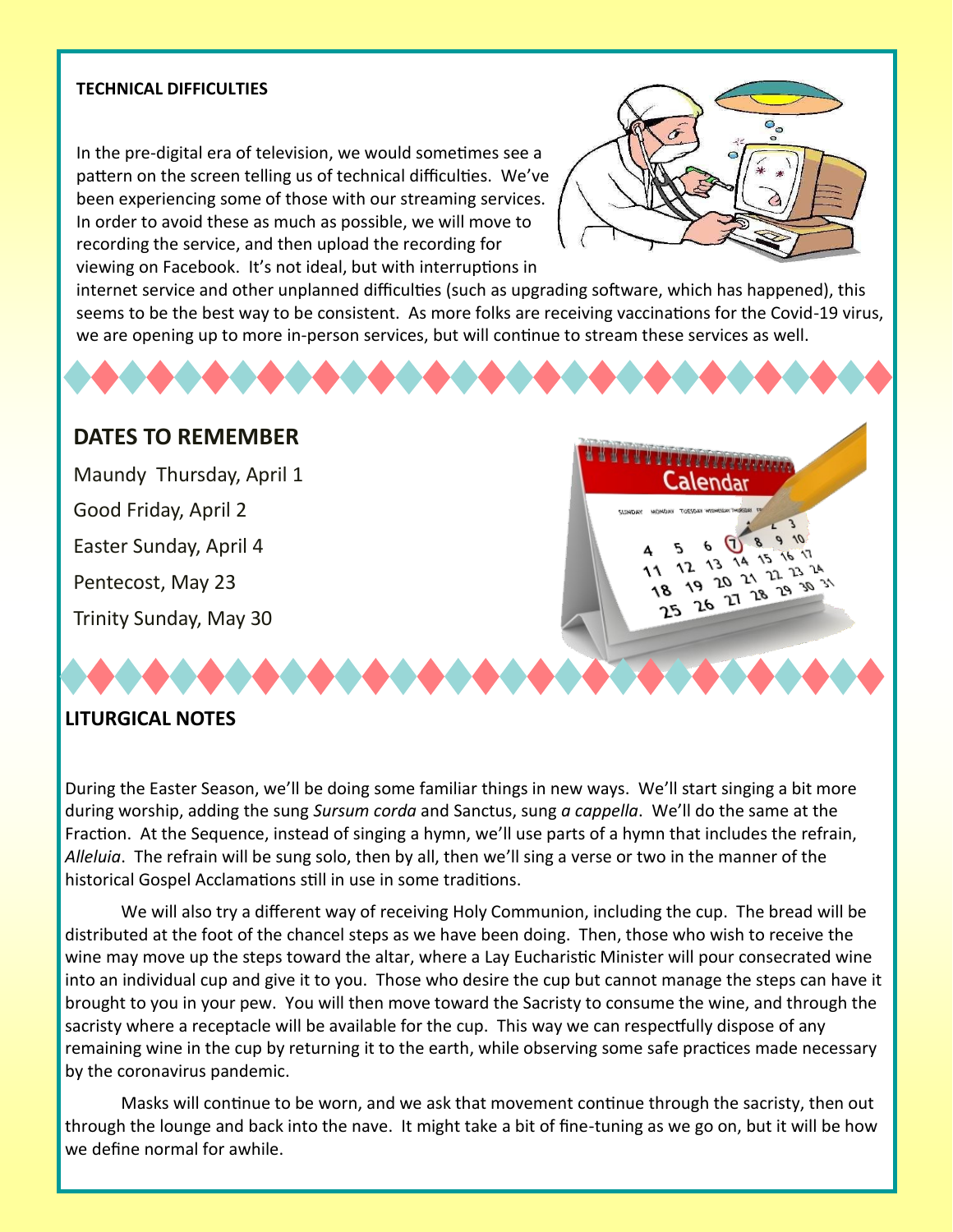| Date/Proper           | <b>Readings</b>        | <b>Assistants</b>       | Flowers*         | <b>Offertory</b> |
|-----------------------|------------------------|-------------------------|------------------|------------------|
|                       |                        |                         |                  |                  |
|                       |                        |                         |                  |                  |
| April 1, 2021         | Exodus 12:1-14         |                         |                  |                  |
| Maundy Thursday       | Psalm 116:1, 10-17     | Peter Hemer, Lector     | none             | Kim Bohler       |
|                       | 1 Corinthians 11:23-26 |                         |                  |                  |
|                       | John 13:1-17, 31b-35   |                         |                  |                  |
| April 2, 2021         | Isaiah 52:13-53:12     | Kim Bohler, Lector      |                  |                  |
| Good Friday           | Psalm 22               | Marlene Harvey, Passion | none             | none             |
|                       | Hebrews 10:16-25       | Narrator                |                  |                  |
|                       | John 18:1-19:42        | Chris Nelson, P. Reader |                  |                  |
| April 4, 2021         | Acts 10:34-43          | Marty Davis, Lector     |                  |                  |
| Easter Sunday         | Psalm 118:1-2, 14-24   | Jan Dunwoody, LEM/      | Jan & Chris Nel- | Kim Bohler       |
|                       | 1 Corinthians 15:1-11  | Prayers                 | son              |                  |
|                       | Mark 16:1-8            | Peter Hemer, Usher      |                  |                  |
| April 11, 2021        | Acts 4:32-35           | Chris Nelson, Lector    |                  |                  |
| Second Sunday of      | Psalm 133              | PJ Brumbaugh, LEM/      | Mara Cox         | MaryAnn          |
| Easter                | 1 John 1:1-2:2         | Prayers                 |                  | Cornell          |
|                       | John 20:19-31          | Dick Mote, Usher        |                  |                  |
| April 18, 2021        | Acts 3:12-19           | Peter Hemer, Lector     |                  |                  |
| Third Sunday of East- | Psalm 4                | tba, LEM/Prayers        | Karrie Quigney   | tba              |
| er                    | 1 John 3:1-7           | Peter Hemer, Usher      |                  |                  |
|                       | Luke 24:36-b-48        |                         |                  |                  |
| April 25, 2021        | Acts 4:5-12            | Kim Bohler, Lector      |                  |                  |
| Fourth Sunday of      | Psalm 23               | tba, LEM/Prayers        | Duane Johnson    | tba              |
| Easter                | 1 John 3:16-24         | Dick Mote, Usher        |                  |                  |
| Good Shepherd Sun-    | John 10:11-18          |                         |                  |                  |
| day                   |                        |                         |                  |                  |

\*Please notify the office of flower dedication by noon on the Tuesday before the Sunday listed.

St. Paul's has two resources for information on the internet. Our webpage, [www.stpaulsgreenville.org,](http://www.stpaulsgreenville.org) has issues of *The Epistle* available, as well as other information about the parish. On Facebook.com/ episcopalgreenvilleohio, you can find worship services available for viewing for most Sundays, and other information that we share from time to time.

On that Facebook page, a private group has been formed so that we can share information that doesn't necessarily need to be shared with the wider public. One of those things is a video recording of our Annual Meeting, held on February 21. In order to view this, or anything else that might be added to the group page, you must respond to an invitation. And in order to get the invitation, Facebook protocols require you to have recently "liked" the St. Paul's page. Then we can click on your name and send the invitation, which you can then accept and gain access to the group page.

We are also exploring using this same process for things like Bible Study or other meetings. We can use this page which will allow invited persons to join in the discussion, and participate by video or chat during the live meeting. However, you must be a Facebook member to do this, and that differs from being able to view services on the main page.

We could also set up a Zoom account to get a wider audience, but Zoom is time-limited to 40 minutes for each meeting unless we buy an institutional subscription. If you are interested in any of these possibilities, please let Fr. Wayne know so that it can be arranged and invitations sent out.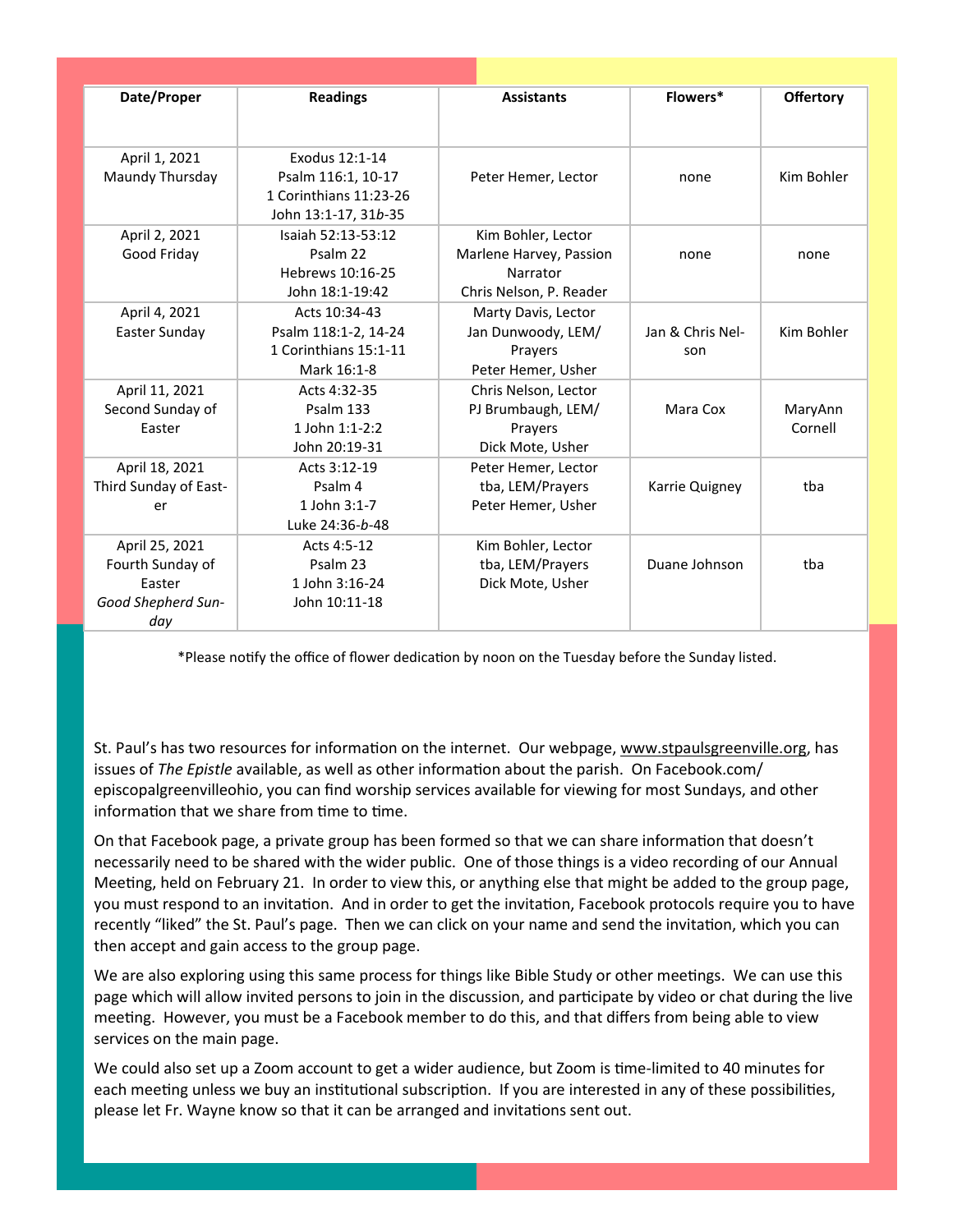# April 2021

Monthly Planner

| <b>Sunday</b>                                                                  | <b>Monday</b>                                                                                                                                 | <b>Tuesday</b>                                                                                                                                    | Wednesday                        | <b>Thursday</b>                                                                   | Friday                                          | <b>Saturday</b> |
|--------------------------------------------------------------------------------|-----------------------------------------------------------------------------------------------------------------------------------------------|---------------------------------------------------------------------------------------------------------------------------------------------------|----------------------------------|-----------------------------------------------------------------------------------|-------------------------------------------------|-----------------|
| $\,$ 8 $\,$<br>$7\phantom{.0}$                                                 | Mar 2021<br>SMTWTFS<br>$1\quad 2\quad 3\quad 4\quad 5\quad 6$<br>9 10 11 12 13<br>14 15 16 17 18 19 20<br>21 22 23 24 25 26 27<br>28 29 30 31 | May 2021<br>SMTWTFS<br>$5\quad 6$<br>$2\quad 3$<br>$\overline{4}$<br>9 10 11 12 13 14 15<br>16 17 18 19 20 21 22<br>23 24 25 26 27 28 29<br>30 31 | $\mathbf{1}$<br>7 8              | $\boldsymbol{l}$<br>7:00 PM Holy<br>Eucharist<br><b>MAUNDY</b><br><b>THURSDAY</b> | $\overline{2}$<br>7:00 PM GOOD<br><b>FRIDAY</b> | $\overline{3}$  |
| $\overline{4}$<br>10:30 AM Holy<br>Eucharist<br><b>EASTER</b><br><b>SUNDAY</b> | 5                                                                                                                                             | 6<br><b>Bulletin</b><br>Information Due                                                                                                           | $\overline{7}$                   | 8                                                                                 | 9                                               | 10              |
| 11<br>10:30 AM Holy<br>Eucharist                                               | 12                                                                                                                                            | 13<br><b>Bulletin</b><br>Information Due                                                                                                          | 14                               | 15                                                                                | 16                                              | 17              |
| 18<br>10:30 AM Holy<br>Eucharist<br>Vestry                                     | 19                                                                                                                                            | <i>20</i><br><b>Bulletin</b><br><b>Information Due</b>                                                                                            | 21<br>Epistle<br>Information Due | 22                                                                                | 23                                              | 24              |
| 25<br>10:30 AM Holy<br>Eucharist                                               | 26                                                                                                                                            | 27<br><b>Bulletin</b><br>Information Due                                                                                                          | 28                               | 29                                                                                | 30                                              |                 |